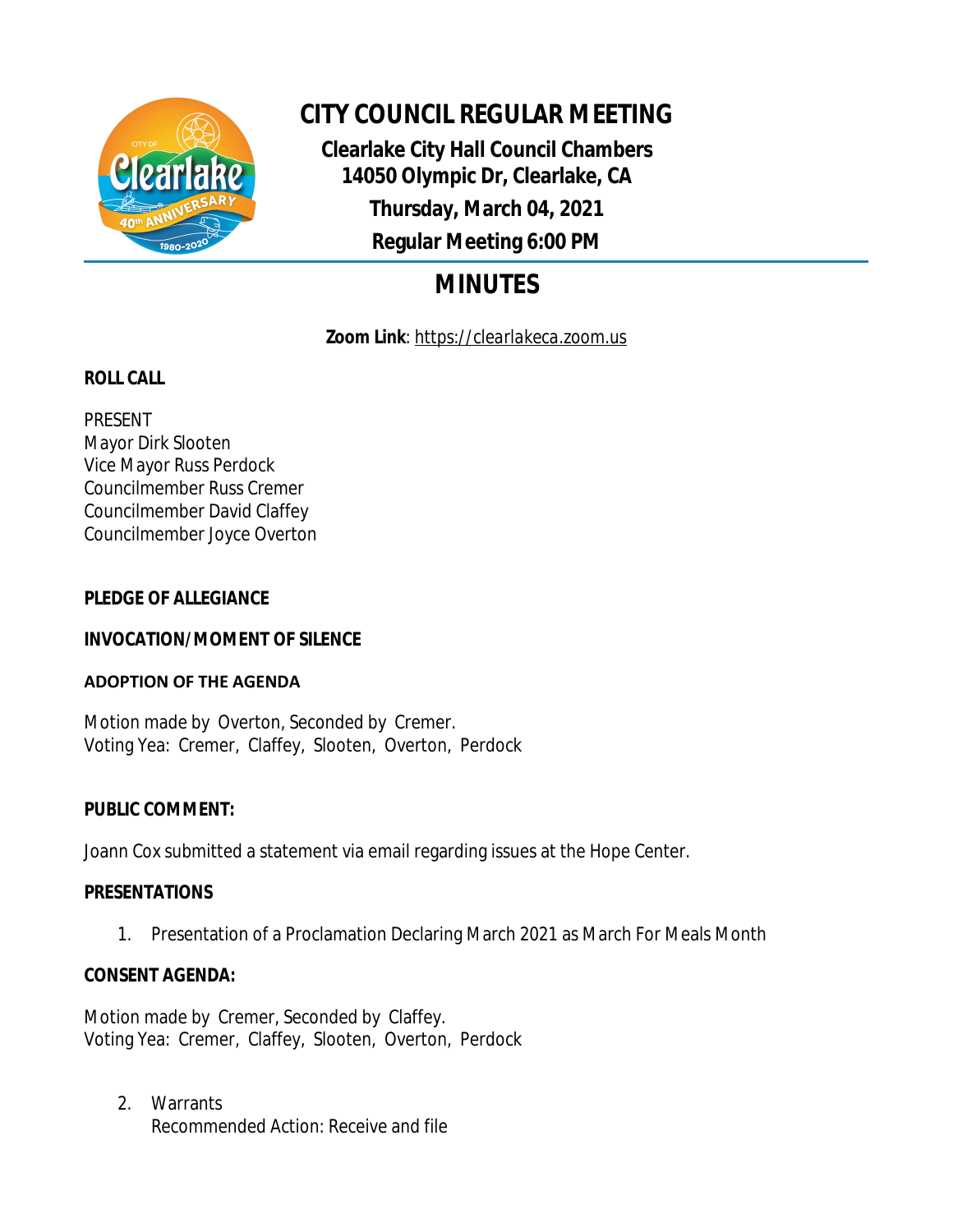- 3. Continuation of Declaration of Local Emergency Issued on October 9, 2017 and Ratified by Council Action October 12, 2017 Recommended Action: By motion, keep declaration of emergency active and set next review for the next Council meeting
- 4. Continuation of Declaration of Local Emergency Issued on March 14, 2020 and Ratified by Council Action March 19, 2020 Recommended Action: By motion, keep declaration of emergency active and set next review in sixty days
- 5. Clearlake Waste Solutions Annual Report Recommended Action: Receive and file

#### **BUSINESS**

6. Receive Presentation on Downtown Strategic Vision and Consideration of Contract with Downtown Strategies for Implementation of Various Recommendations (Downtown Implementation **Proposal** Recommended Action: Approve Clearlake's Downtown Strategic Vision and Authorize the City Manager to Execute a Contract with Downtown Strategies Consistent with the Downtown Implementation Proposal

City Manager Flora gave the staff report and Downtown Strategies gave a presentation.

Motion made by Overton, Seconded by Perdock. Voting Yea: Cremer, Claffey, Slooten, Overton, Perdock

7. Consideration of a Facility Use Agreement with Adventist Health Clear Lake for Use of the City's Shower Trailer Recommended Action: Approve agreement and authorize the City Manager to sign

Administrative Services Director/City Clerk Swanson gave the staff report.

Councilmember Perdock recused himself from the discussion as he works for Adventist Health Clear Lake.

Motion made by Overton, Seconded by Claffey. Voting Yea: Cremer, Claffey, Slooten, Overton Voting Abstaining: Perdock

8. Measure V Committee Discussion Regarding Responsibilities Recommended Action: Provide Direction to Staff

Public Works Director Goodman gave the staff report.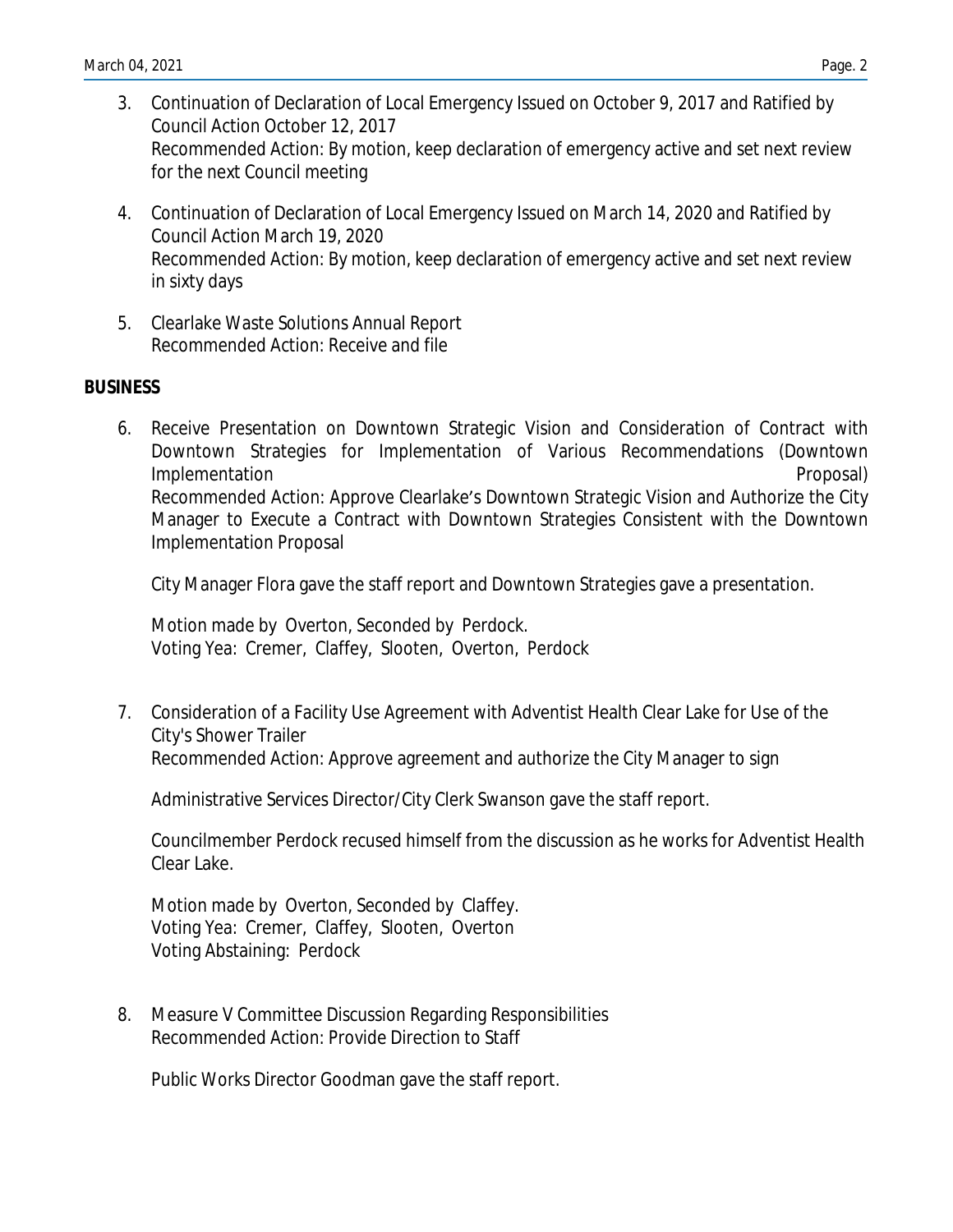It was the consensus of the Council to schedule annual meetings of the committee each October and have the committee continue to review the past and future expenditures per the Ordinance's Expenditure Plan.

9. Consideration of Appointments to the Measure V Oversight Committee Recommended Action: Appoint three members to the Committee by Vice Mayor Perdock, Councilmember Claffey, and Councilmember Overton, one member per Council Member; Resolution No. 2021-13; and by motion, approve the Mayor's appointment of a chairperson of the Committee

Administrative Services Director/City Clerk Swanson gave the staff report.

Vice Mayor Perdock appointed Conrad Colbrandt. Councilmember Overton appointed Jim Scholz. Councilmember Claffey appointed Ray Silva.

Motion to adopt Resolution No. 2021-13 by Perdock, Second by Cremer. Voting Yea: Slooten, Perdock, Claffey, Overton and Cremer.

Motion to approve Conrad Colbrandt as committee chair by Cremer, Second by Overton. Voting Yea: Slooten, Perdock, Claffey, Overton and Cremer.

10. Discussion Regarding Abandoned Vehicles, Approval of the Sole Source Purchase of K-Rail Concrete Barrier from Eiffel Trading and Adoption of the 9th Amendment to the FY 2020-21 Budget; Resolution No. 2021-14 Recommended Action: Adopt Resolution

Chief White gave the staff report.

Motion made by Cremer, Seconded by Overton. Voting Yea: Cremer, Claffey, Slooten, Overton, Perdock

11. Consideration of an Updated Special Event Fee Waiver Policy Recommended Action: Approve updated Special Events Policy authorizing the City Manager to approve waiving fees for certain special events

Administrative Services Director/City Clerk Swanson gave the staff report.

Motion made by Overton, Seconded by Perdock. Voting Yea: Cremer, Claffey, Slooten, Overton, Perdock

## **PUBLIC HEARING**

12. Public Hearing to Consider Projects and Authorize the Application for Funding through the Community Development Block Grant Mitigation and Disaster Recovery Program Recommended Action: Adopt Resolution 2021-13 Approving an Allocation of Funding and an